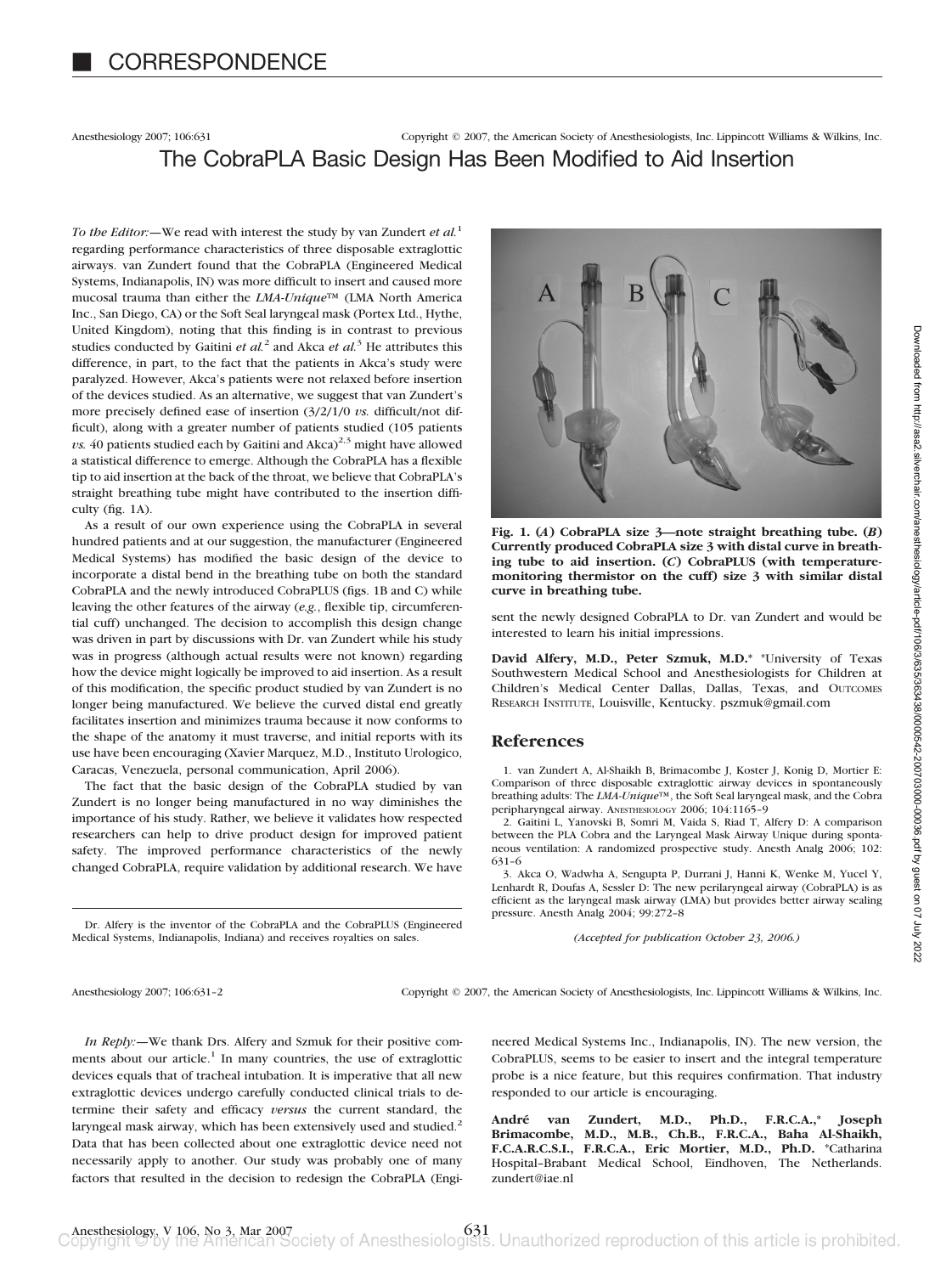# **References**

1. van Zundert A, Al-Shaikh B, Brimacombe J, Koster J, Koning D, Mortier E: Comparison of three disposable extraglottic airway devices in spontaneously breathing adults: The *LMA-Unique*™, the Soft Seal laryn-

geal mask, and the Cobra peripharyngeal airway. ANESTHESIOLOGY 2006; 104: 1165–9

2. Brimacombe JR: Laryngeal Mask Anesthesia: Principles and Practice, 2nd edition. Philadelphia, Saunders, 2005

*(Accepted for publication October 23, 2006.)*

Anesthesiology 2007; 106:632 Copyright © 2007, the American Society of Anesthesiologists, Inc. Lippincott Williams & Wilkins, Inc. Hyperoxia to Reduce Surgical Site Infection?

*To the Editor:—*I read with interest the review article of Dr. Mauermann and Dr. Nemergut<sup>1</sup> about the anesthesiologist's role in preventing surgical site infection (SSI).

The authors deal with hypothermia and write, "The incidence of SSI was 5.8% in the normothermic group and 18.8% in the hypothermic group. The patients who developed SSIs required hospital stays nearly 1 week longer than those who did not develop a SSI, indicating that these were *clinically significant complications*" (italics added).

They also review the role of hyperoxia to reduce SSI and write, "Both of these studies found statistically significant reductions in the rates of SSIs in the 0.8 fraction of inspired oxygen (FIO<sub>2</sub>) group *versus* the 0.3 Fio<sub>2</sub> group." They correctly cite the two studies<sup>2,3</sup> that found that 80% oxygen could halve surgical site infection *versus* 30% oxygen; they also cite another study<sup>4</sup> that found that 80% oxygen increased surgical site infection *versus* 35%. But surprisingly, they do not report whether the impressive reduction in SSI using 80% oxygen found in those two studies reduced clinically significant complications.

Greif *et al.*<sup>2</sup> report a 54% relative risk reduction of SSI using 80% *versus* 30% oxygen. However, patients who received 80% oxygen had 12.2 days of hospitalization *versus* 11.9 days among those who received 30% oxygen. Moreover, no difference was found for time to first solid food intake or staples removed.

Belda *et al.*<sup>3</sup> report a 39% relative risk reduction of SSI using 80% *versus* 30% oxygen. Again, consistently with the lack of clinically significant benefit, there was no difference in days of hospitalization, time to solid food intake, or staples removed.

The authors conclude that ". . . high inspired oxygen levels in the

David C. Warltier, M.D., Ph.D., served as Handling Editor for this exchange.

perioperative period confers some benefit in reducing the incidence of SSIs." They do not report, however, the lack of clinically significant benefit.

In contrast with these results, Pryor  $et$   $al<sup>4</sup>$  did find clinically significant harm among patients who received 80% oxygen (longer hospital stay, higher reoperation rate). This study, the lack of clinical benefit in the other two studies, and the inexistence of data evaluating more moderate oxygen concentrations  $(45-60%)^5$  should prevent anesthesiologists from accepting 80% as the ideal perioperative oxygen concentration to improve surgery outcomes.

**Gonzalo Tornero-Campello, M.D.,** Hospital General Universitario de Elche, Elche, Alicante, Spain. gtorcam@hotmail.com

#### **References**

1. Mauermann WJ, Nemergut EC: The anesthesiologist's role in the prevention of surgical site infection. ANESTHESIOLOGY 2006; 105:413–21

2. Greif R, Akça O, Horn E-P, Kur A, Sessler DI, for the Outcomes Research Group: Supplemental perioperative oxygen to reduce the incidence of surgical wound infection. N Engl J Med 2000; 342:161–7

3. Belda FJ, Aguilera L, Garcia de la Asuncion J, Alberti J, Vicente R, Ferrandiz L, Rodriguez R, Company R, Sessler DI, Aguilar G, Garcia Botello S, Orti R, Spanish Reduccion de la Tasa de Infeccion Quirurgica Group: Supplemental perioperative oxygen and the risk of surgical wound infection: A randomized controlled trial. JAMA 2005; 294:2035–42

4. Pryor KO, Fahey TJ III, Lie CA, Goldstein PA: Surgical site infection and the routine use of perioperative hyperoxia in a general surgical population: A randomized controlled trial. JAMA 2004; 291:79–87

5. Kabon B, Kurz A: Optimal perioperative oxygen administration. Curr Opin Anaesthesiol 2006; 19:11–8

*(Accepted for publication November 10, 2006.)*

Anesthesiology 2007; 106:632-3 Copyright © 2007, the American Society of Anesthesiologists, Inc. Lippincott Williams & Wilkins, Inc.

*In Reply:—*We appreciate the interest of Dr. Tornero-Campello in the anesthesiologist's role in the prevention of surgical site infections (SSIs). Further, we note his repeated contention that the duration of hospitalization is a more appropriate outcome measure than the incidence of infection is been published in letters to multiple journals.<sup>1-3</sup>

Our objectives in preparing this article<sup>4</sup> were to produce an evidence-based, timely, concise, and clinically relevant document to educate practicing anesthesiologists regarding the best approaches to reducing surgical site infections. We believe that there is sufficient evidence to suggest that normobaric hyperoxia reduces the incidence of SSI in colorectal surgery.5,6 Nevertheless, Dr. Tornero-Campello's focus on hospital duration of stay as an outcome measure allows us to reexamine these data in greater detail.

Dr. Tornero-Campello notes that one study<sup>7</sup> that included a heterogenous population of patients undergoing major abdominal surgery did not show a benefit of hyperoxia and may have been associated with an increase in morbidity and in the duration of hospitalization. It is extremely important to note that criticism of

this study has been significant. For example, variables such as anesthetic technique, fluid management, and pain management were not controlled.<sup>8,9</sup> Information on blood glucose control, strongly associated with the incidence of SSI, was not included.<sup>10</sup> The small sample size and statistical analysis has not held up to rigorous *post hoc* examination.<sup>11</sup> Although patients were prospectively randomized to their perioperative oxygen group, the presence of SSI was determined by retrospective chart review,<sup>8,9</sup> as we note in our article. It is imperative that we consider these methodologic flaws when we weigh the results of this study. Last, it would seem intuitive that if hyperoxia did confer an increase risk of "clinically significant harm," some hint of this risk would have been evident in the two larger studies by Grief *et al.*<sup>5</sup> and Belda *et al.*<sup>6</sup>

Faults with the above study aside, we concede that the use of hyperoxia was not associated with a decrease in the duration of hospitalization in either of the two studies cited in our review.<sup>5,6</sup> Nevertheless, we reject Dr. Tornero-Campello's assertion that the prevention of SSI is only significant if it results in a tenable "difference in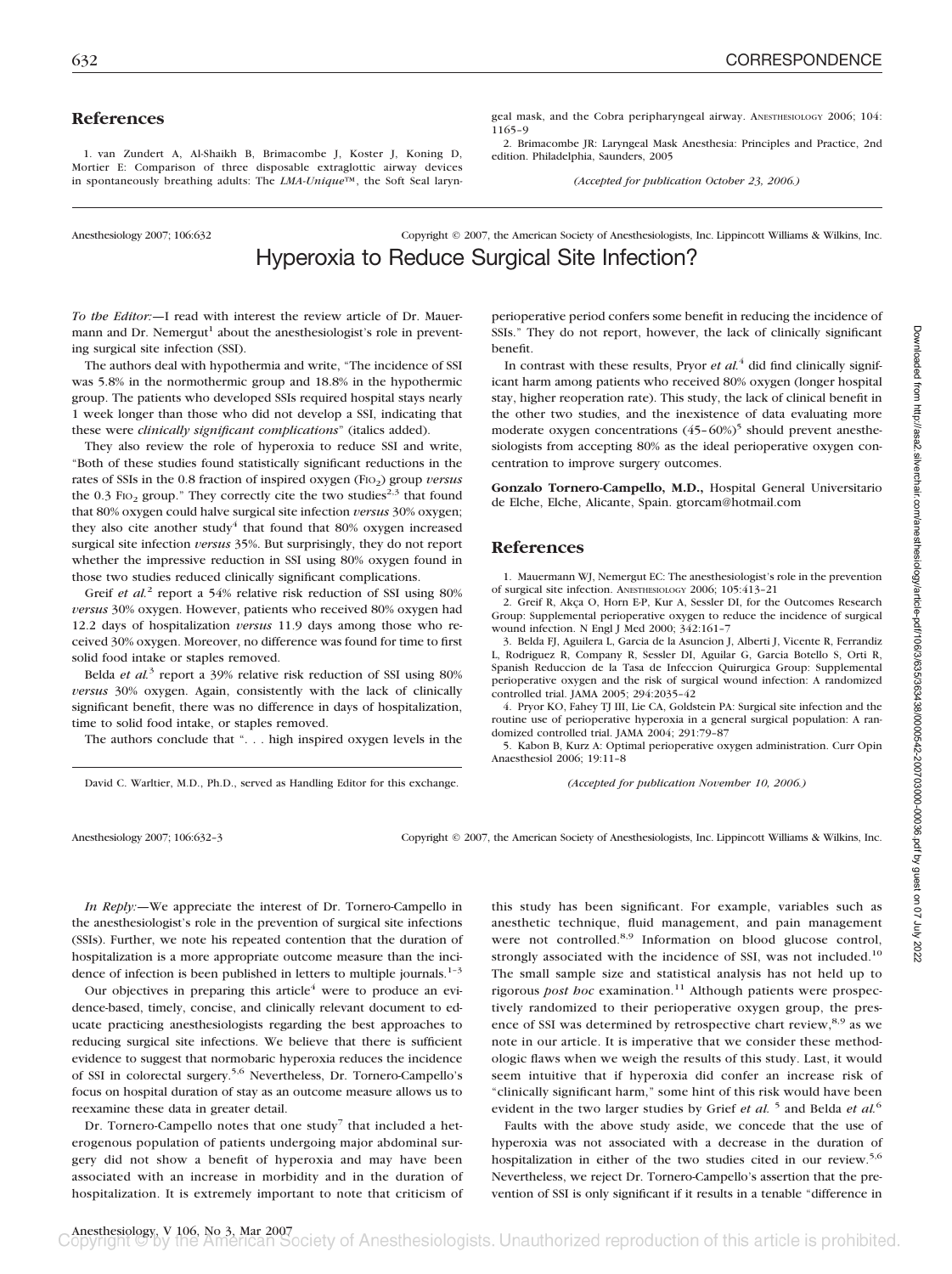days of hospitalization, time to solid food intake, or staples removed." Indeed, it is difficult for us to imagine any SSI that is not clinically significant: Even an infection that may be easily treated in the outpatient setting results in the use of antibiotics, which may further increase the prevalence of antibiotic-resistant organisms and leads to an increased cost of care. $4,12$ 

Although we may debate the clinical significance of hyperoxia in the prevention of SSIs, we hope Dr. Tornero-Campello will agree that the prevention of any infection, even if it not associated with an increase in duration of hospitalization, is a clinically relevant outcome and a substantial improvement in patient care.

**William J. Mauermann, M.D., Edward C. Nemergut, M.D.\*** \*University of Virginia Health System, Charlottesville, Virginia. en3x@virginia.edu

## **References**

1. Tornero-Campello G: Clinical use of normobaric hyperoxia (letter). Am J Respir Cell Mol Biol 2006; 35:404

2. Tornero-Campello G: Randomized clinical trial to evaluate the effects of perioperative supplemental oxygen administration on the colorectal anastomosis (Br J Surg 2006; 93: 698-706) (letter). Br J Surg 2006; 93:1148

3. Tornero-Campello G: Randomized clinical trial of multimodal optimization

4. Mauermann WJ, Nemergut EC: The anesthesiologist's role in the prevention of surgical site infections. ANESTHESIOLOGY 2006; 105:413–21

5. Greif R, Akca O, Horn EP, Kurz A, Sessler DI: Supplemental perioperative oxygen to reduce the incidence of surgical-wound infection. Outcomes Research Group. N Engl J Med 2000; 342:161–7

6. Belda FJ, Aguilera L, Garcia de la Asuncion J, Alberti J, Vicente R, Ferrandiz L, Rodriguez R, Company R, Sessler DI, Aguilar G, Botello SG, Orti R, Spanish Reduccion de la Tasa de Infeccion Quirurgica Group: Supplemental perioperative oxygen and the risk of surgical wound infection: A randomized controlled trial. JAMA 2005; 294:2035–42

7. Pryor KO, Fahey TJ III, Lie CA, Goldstein PA: Surgical site infection and the routine use of perioperative hyperoxia in a general surgical population: A randomized controlled trial. JAMA 2004; 291:79–87

8. Hopf HW, Hunt TK, Rosen N: Supplemental oxygen and risk of surgical site infection. JAMA 2004; 291:1956

9. Akca O, Sessler DI: Supplemental oxygen and risk of surgical site infection. JAMA 2004; 291:1956–7

10. O'Neill MJ Jr: Supplemental oxygen and risk of surgical site infection. JAMA 2004; 291:1958

11. Greif R, Sessler DI: Supplemental oxygen and risk of surgical site infection. JAMA 2004; 291:1957

12. Bratzler DW, Houck PM, Richards C, Steele L, Dellinger EP, Fry DE, Wright C, Ma A, Carr K, Red L: Use of antimicrobial prophylaxis for major surgery: Baseline results from the National Surgical Infection Prevention Project. Arch Surg 2005; 140:174–82

*(Accepted for publication November 10, 2006.)*

# Anesthesiology 2007; 106:633 Copyright © 2007, the American Society of Anesthesiologists, Inc. Lippincott Williams & Wilkins, Inc. Use of Continuous Positive Airway Pressure in Anesthetized Infants

*To the Editor:—*The suggestion has been made that "The application of CPAP [continuous positive airway pressure] . . . may be crucial to help maintain airway patency in anesthetized infants."1 Before this suggestion can be applied, there is additional crucial information that must be obtained. The effect of CPAP on respiratory control in the awake state may be quite different than that in the anesthetized state. As the authors have pointed out, infants are dependent on neural input for airway maintenance. However, no data have been presented about the effect of loss of neural input (*i.e.*, the anesthetized state) and its effect on control of respiration in the presence of CPAP. End-tidal carbon dioxide increased from 41 to 46 mmHg in the study with increasing depth of propofol anesthesia, with "no further change resulting from the application of CPAP." If ventilation is depressed and there is an increase in dead space ventilation  $(V_D/V_T)$ , due to decreased tidal volume, end-tidal carbon dioxide may not change when in fact arterial carbon dioxide tension is

increasing. One can see this unchanged or decreased end-tidal carbon dioxide when CPAP is applied to a spontaneously breathing patient anesthetized with an inhalation agent. In the exhaled breaths after the release of CPAP applied for only a minute or so, there is a large outpouring of carbon dioxide. Studies of CPAP in spontaneously breathing infants should include data on arterial carbon dioxide tension.

**Peter Rothstein, M.D.,** Columbia University, New York. ptr1@columbia.edu

## **Reference**

1. Crawford MW, Rohan D, Macgowan CK, Yoo SJ, Macpherson BA: Effect of propofol anesthesia and continuous positive airway pressure on upper airway size and configuration in infants. ANESTHESIOLOGY 2006; 105:45-50

*(Accepted for publication November 15, 2006.)*

Anesthesiology 2007; 106:633-4 Copyright © 2007, the American Society of Anesthesiologists, Inc. Lippincott Williams & Wilkins, Inc.

*In Reply:—*We thank Dr. Rothstein for his interesting comments regarding our article.<sup>1</sup> As he correctly points out, the effect of added elastic and/or resistive load on respiratory drive may differ in the awake and anesthetized states. In the awake state, an increase in elastic and/or resistive load is compensated by an increase in neuronal inspiratory drive. This compensatory neuronal drive may be absent or diminished during general anesthesia, $<sup>2</sup>$  and this may be particularly so</sup> in infants who are highly susceptible to anesthesia-induced attenuation of neuronal input. Continuous positive airway pressure (CPAP) may itself reduce inspiratory drive through the Herring-Breuer inflation reflex.<sup>3</sup> The resulting hypercapnia will depend on the reduction in minute alveolar ventilation. In previous studies in anesthetized children, the impact of CPAP on minute ventilation has been clinically insignificant.<sup>4</sup> Keidan *et al.* studied the effect of CPAP (6 cm  $H_2O$ ) on work of breathing and respiratory indices in healthy spontaneously breathing children (median age, 1.0 yr) during halothane–nitrous oxide anesthesia.<sup>4</sup> Application of CPAP *via* a facemask significantly decreased the work of breathing but had no significant effect on inspiratory tidal volume, inspiratory minute volume, or end-tidal carbon dioxide tension. To the extent that CPAP relieves existing upper airway narrowing, CPAP can also improve gas exchange, resulting in a reduction of hypercapnia and improved oxygenation. It was the purpose of our study to determine the interaction of propofol anesthesia and CPAP on upper airway caliber and configuration in infants. We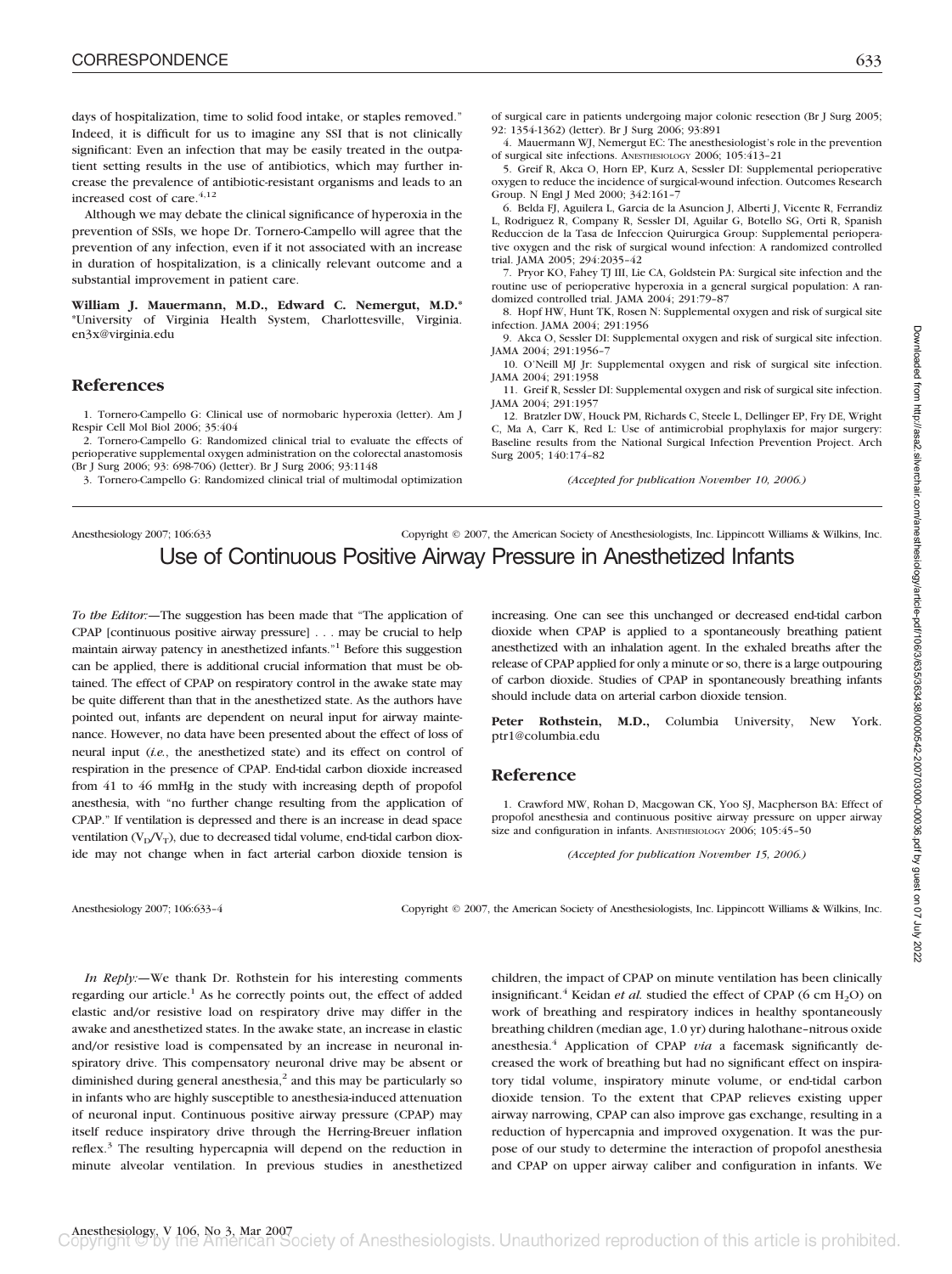considered it neither relevant to the study hypothesis nor ethically justifiable to perform arterial puncture for blood gas analysis in our infant subjects. Given the relatively brief duration of CPAP application, any increase in arterial carbon dioxide tension was likely small; indeed, after removal of CPAP, we observed no outpouring of carbon dioxide as determined by end-tidal measurement.

**Mark W. Crawford, M.B.B.S., F.R.C.P.C.,\* Denise Rohan, M.B.B.Ch, F.F.A.R.C.S.I., Christopher K. Macgowan, Ph.D., Shi-Joon Yoo, M.D., F.R.C.P.C., Bruce A. Macpherson, M.D., F.R.C.P.** \*The Hospital for Sick Children, University of Toronto, Toronto, Ontario, Canada. mark.crawford@sickkids.ca

## **References**

1. Crawford MW, Rohan D, Macgowan CK, Yoo SJ, Macpherson BA: Effect of propofol anesthesia and continuous positive airway pressure on upper airway size and configuration in infants. ANESTHESIOLOGY 2006; 105:45–50

2. Friedman S, Campbell EJM: The ability of normal subjects to tolerate added loads. Resp Physiol 1970; 10:213–35

3. Motoyama EK: Respiratory physiology in infants and children, Smith's Anesthesia for Infants and Children, 6th edition. Edited by Motoyama EK, Davis PJ. St. Louis, Mosby, 1996, pp 11– 67

4. Keidan I, Fine GF, Kagawa T, Schneck FX, Motoyama EK: Work of breathing during spontaneous ventilation in anesthetized children: A comparative study among the face mask, laryngeal mask airway and endotracheal tube. Anesth Analg 2000; 91:381–8

*(Accepted for publication November 15, 2006.)*

Anesthesiology 2007; 106:634–5 Copyright © 2007, the American Society of Anesthesiologists, Inc. Lippincott Williams & Wilkins, Inc. Lipid Emulsion for Bupivacaine Toxicity: Too Soon to Celebrate?

*To the Editor:—*I read with great interest the case report by Rosenblatt *et*  $al<sup>1</sup>$  and the accompanying editorial by Weinberg,<sup>2</sup> which appeared in the July 2006 issue of ANESTHESIOLOGY. The authors, especially Dr. Weinberg, exhibit considerable enthusiasm about the use of lipid emulsion during resuscitation of a patient with assumed bupivacaine-induced toxicity. Indeed, the patient recovered fully after a series of pulseless rhythms, no small triumph considering the difficulties surrounding this untoward occurrence in the operating room. Dr. Weinberg's laboratory research supports the continued clinical investigation of lipid emulsion therapy in this setting. However, I do have reservations about the proof of its efficacy presented in this case, and would like to offer an alternative interpretation below. In addition, the anesthesia team could have avoided pitfalls that may have increased risk to the patient.

The anesthesia preoperative assessment established that the patient had ischemic heart disease, possibly unstable, an abnormal electrocardiogram, and no recent cardiac studies. I am curious as to why it was decided to proceed without obtaining a more informative evaluation including a pharmacologic stress test to determine the adequacy of left ventricular function and the absence of regional wall motion abnormalities. Depending on the results of the testing, this elective surgery could have been postponed pending further medical management of the patient or cancelled because of unacceptably high risk. The patient's refusal of further study and the cardiologist's oversimplified consultation should not have compromised good medical care.

The amount of local anesthetic administered to the patient for interscalene block, although acceptable according to the patient's weight, was probably high considering his heart disease. As the authors discuss, he may have been more sensitive to bupivacaine's direct toxic effects on the heart. The mechanism is not completely understood, but inhibition of adenosine triphosphate–sensitive inwardly rectifying potassium channels has been demonstrated in myocardial cell cultures.<sup>3</sup> I would have chosen 0.25% bupivacaine alone or mixed with 1.5% mepivacaine, which should provide satisfactory postoperative analgesia. Although controversial because of the presence of significant heart disease in the patient, the addition of a small amount of epinephrine to the local anesthetic, whatever the choice, may have allowed for earlier detection of intravascular injection and reduced toxicity effects from lower peak bupivacaine blood levels. An argument could be made to use a higher concentration of bupivacaine to anesthetize the anterior shoulder if regional anesthesia only is considered, but the authors do not reveal whether the latter was intended or general anesthesia was also planned.

The onset of central nervous system excitability observed in this patient is usually an early sign of systemic local anesthetic toxicity, and may herald cardiovascular collapse secondary to effects on cardiorespiratory control processes in the brainstem. $4$  Propofol was administered on two occasions to suppress seizures in this patient, and I believe this added further negative inotropic, chronotropic, and dromotropic injuries. It has been associated with episodes of bradycardia, second-degree atrioventricular block, and asystole resulting from muscarinic receptor stimulation.<sup>5</sup> Propofol has been shown to inhibit L-type calcium channels in ventricular sarcolemmal preparations, which may explain its negative inotropic effect.<sup>6</sup> Bupivacaine and propofol likely had additive if not synergistic myocardial depressant effects in this case. Avoidance of this combination, especially in a patient with heart disease, seems warranted. Additional midazolam and possibly lipid emulsion may be better choices for treating local anesthetic toxicity in this scenario.

The return of normal sinus rhythm occurred after more than 20 min of cardiopulmonary resuscitation and the administration of multiple antidysrhythmic drugs before lipid emulsion therapy was considered. It is possible that the effects from these other drugs and the spontaneous elimination of local anesthetic from central nervous system and cardiac tissues contributed appreciably to the patient's recovery. Administration of lipid emulsion in the presence of measurable blood levels of local anesthetic would have given more credence to the conclusions drawn. While cautiously optimistic, I am undecided about the effectiveness of lipid emulsion for the treatment of systemic bupivacaine toxicity based on the results of this one case.

**Robert C. Shupak, M.D.,** Sunrise Ambulatory Surgical Center and Whiteriver Hospital, Indian Health Service, Lakeside, Arizona. seaphotodoc@yahoo.com

#### **References**

1. Rosenblatt MA, Abel M, Fischer GW, Itzkovich CJ, Eisenkraft JB: Successful use of 20% lipid emulsion to resuscitate a patient after a presumed bupivacainerelated cardiac arrest. ANESTHESIOLOGY 2006; 105:217–8

2. Weinberg G: Lipid infusion resuscitation for local anesthetic toxicity: Proof of clinical efficacy. ANESTHESIOLOGY 2006; 105:7–8

3. Kawano T, Oshita S, Takahashi A, Tsutsumi Y, Tomiyama Y, Kitahata H, Kuroda Y, Nakaya Y: Molecular mechanisms of the inhibitory effects of bupivacaine, levobupivacaine, and ropivacaine on sarcolemmal adenosine triphosphate–sensitive potassium channels in the cardiovascular system. ANESTHESIOLOGY 2004; 101:390–8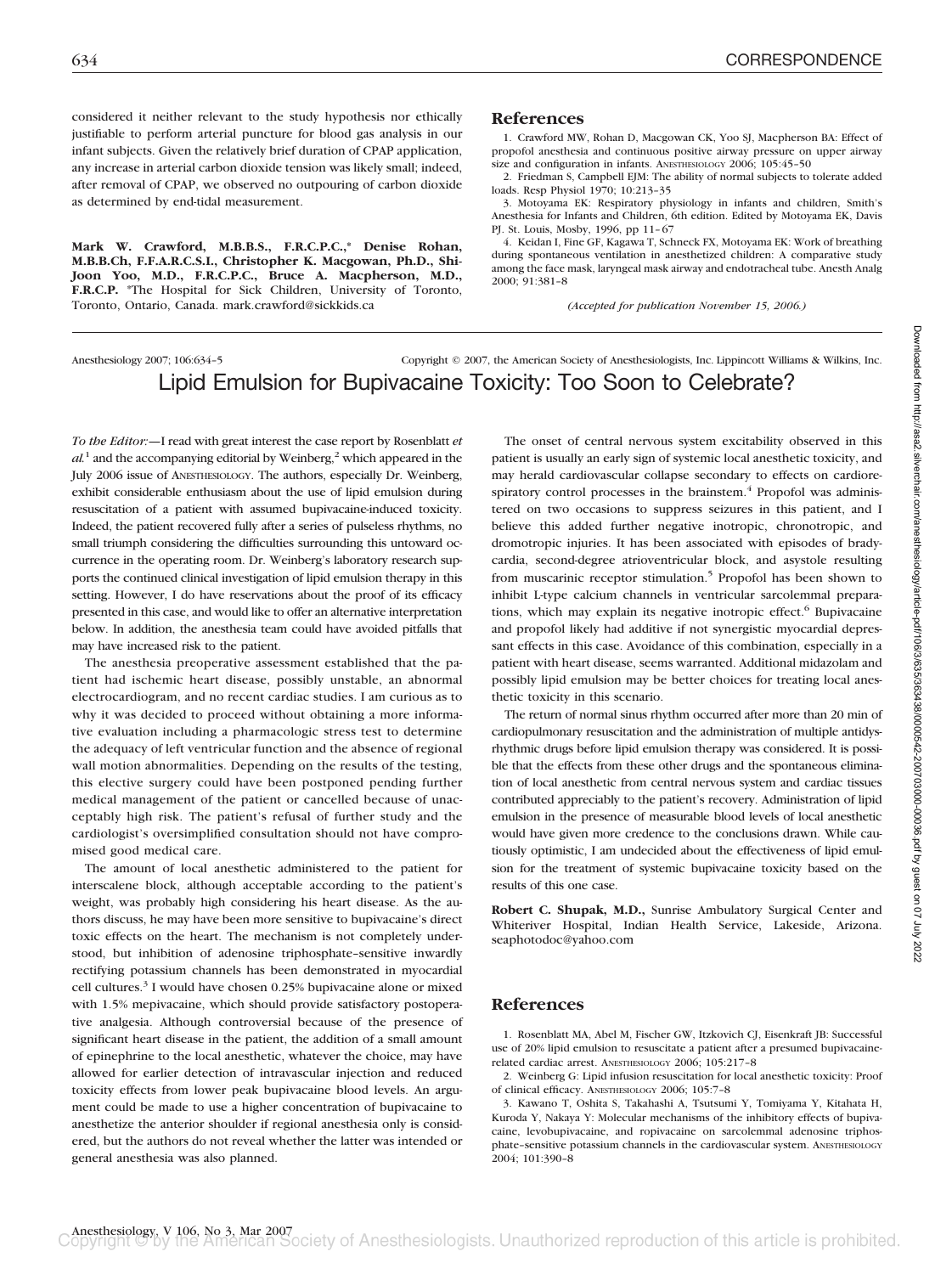4. Pickering AE, Waki H, Headley PM, Paton JFR: Investigation of systemic toxicity using the *in situ* perfused working heart– brainstem preparation of the rat. ANESTHESIOLOGY 2002; 97:1550–6

5. Alphin RS, Martens JR, Dennis DM: Frequency-dependent effects of propofol on atrioventricular nodal conduction in guinea pig isolated heart: Mechanisms and antidysrhythmic properties. ANESTHESIOLOGY 1995; 83:382–94

6. Buljubasic N, Marijic J, Berczi V, Supan DF, Kampine JP, Bosnjak ZJ: Differential effects of etomidate, propofol, and midazolam on calcium and potassium channel currents in canine myocardial cells. ANESTHESIOLOGY 1996; 85: 1092–9

*(Accepted for publication November 15, 2006.)*

# Anesthesiology 2007; 106:635 Copyright © 2007, the American Society of Anesthesiologists, Inc. Lippincott Williams & Wilkins, Inc. Advanced Cardiac Life Support for Presumed Bupivacainerelated Cardiac Arrest

*To the Editor:—*I read with interest the case report of Dr. Rosenblatt *et al.*<sup>1</sup> about a presumed bupivacaine-related cardiac arrest after the injection of 40 ml local anesthetic solution for interscalene brachial plexus blockade.

The authors write that "The electrocardiogram showed asystole . . ."; subsequently, tracheal intubation was performed, and during 20 min of cardiac life support, 3 mg epinephrine, 2 mg atropine, 300 mg amiodarone, and 40 U arginine vasopressin were administered. They also used monophasic defibrillation at escalating energy levels of 200, 300, 360, and 360 J. According to the text, "Cardiac rhythms included ventricular tachycardia with a pulse, pulseless ventricular tachycardia that momentarily became ventricular fibrillation, and eventually asystole. The arrhythmias observed during most of the resuscitation period were pulseless ventricular tachycardia and asystole."

Current guidelines for the use of monophasic defibrillation recommend the use of 360 J for the initial and subsequent shocks, because of the lower efficacy of this waveform<sup>2</sup> (if compared with biphasic defibrillation); the authors used 200 J.

The arrhythmias most often observed were pulseless ventricular tachycardia and asystole, the latter being a "nonshockable rhythm." Moreover, current guidelines explicitly recommend not to defibrillate if there is doubt about whether the rhythm is asystole or fine ventricular fibrillation.<sup>3</sup> It is also recommended to use a single shock strategy followed by immediate resumption of chest compressions.<sup>4</sup> However, the authors report having used repeated attempts to defibrillate the patient, even after 20 min of cardiac arrest; did they attempt to defibrillate asystole?

The cardiac rhythm fortunately returned to sinus after a lipid emulsion was given intravenously, and in the end, the patient had no neurologic sequelae, but was the advanced cardiac support optimum?

**Gonzalo Tornero-Campello, M.D.,** Hospital General Universitario de Elche, Elche, Alicante, Spain. gtorcam@hotmail.com

## **References**

1. Rosenblatt MA, Abel M, Fischer GW, Itzkovich CJ, Eisenkraft JB: Successful use of a 20% lipid emulsion to resuscitate a patient after a presumed bupivacainerelated cardiac arrest. ANESTHESIOLOGY 2006; 105:217–8

2. European Resuscitation Council Guidelines for Resuscitation 2005. Resuscitation 2005; 67(suppl 1):S31–2

3. European Resuscitation Council Guidelines for Resuscitation 2005. Resuscitation 2005; 67(suppl 1):S48

4. European Resuscitation Council Guidelines for Resuscitation 2005. Resuscitation 2005; 67(suppl 1):S29–30

*(Accepted for publication November 15, 2006.)*

# Anesthesiology 2007; 106:635–6 Copyright © 2007, the American Society of Anesthesiologists, Inc. Lippincott Williams & Wilkins, Inc. Lipid Infusion for Cardiotoxicity: Promise? Yes—Panacea? Not

*To the Editor:*—Dr. Rosenblatt and her Mount Sinai colleagues,<sup>1</sup> along with Doctor Weinberg and his companion editorial, $2$  deserve the specialty's heartfelt gratitude for reporting a definitive treatment of the dreaded enigma of resuscitation from (racemic) bupivacaine–induced cardiotoxicity. It is a vexing problem that, heretofore, called for prolonged resuscitation at best and heroic measures up to, and including, cardiopulmonary bypass at worst. None of these measures ever could assure resumption of spontaneous heartbeat—let alone restoration of normal brain function. All of that may have become a nightmare of the past, now that the experimentally promising infusion of lipid emulsion<sup>3</sup> has borne fruit in reversing clinical cardiac asystole promptly and completely.<sup>1</sup> As the editorial<sup>2</sup> states, lipid infusion well may prove to be a watershed antidote for this fearsome local anesthetic complication.

The bone I have to pick here is the unfortunate inference that the undoubted success of lipid infusion in reversing cardiac arrest imputes its corresponding effectiveness in treating any and all local anesthetic–induced toxicity, starting with the editorial's seductive title (". . . Resuscitation for *Local Anesthetic Toxicity*" [italics mine]) and ending with the suggestion that lipid emulsion be stored routinely wherever peripheral nerve blocks are performed. The editorial's title, regrettably, restates the original report's misleading overgeneralization (". . . Resuscitation for *Local Anesthetic Toxic-*

*ity*" [italics mine]). My comments are by no means intended to belittle the authors' contribution, but rather to constrain lipid infusion to its proven limits as a treatment option for racemic bupivacaine–induced cardiac asystole.

Lipid infusion well may prove to be the silver bullet for treating racemic bupivacaine–induced asystole, but it by no means has been demonstrated (as yet) to be effective in treating local anesthetic– induced cardiotoxicity in general, and even less so in treating local anesthetic cerebrotoxicity. Rather, lipid infusion has been shown to be effective only in reversing racemic bupivacaine–induced asystole.<sup>3</sup> That is to say, unintended cardiotoxicity caused by any local anesthetic other than racemic bupivacaine probably is better treated by conventional advanced cardiac life support resuscitation. Witness, for example, recent reports of conventional methods in restoring cardiac function after cardiotoxicity from closely related local anesthetics such as levobupivacaine<sup>4</sup> or ropivacaine.<sup>5</sup> More to the point yet: Lipid emulsion infusion hardly is a panacea for treating the noncardiac (and far more common) manifestations of local anesthetic toxicity such as convulsions from cerebrotoxicity. Moreover, restoration of normal sinus rhythm does not necessarily imply restoration of normal cerebral function. Quite the contrary, permanent brain damage (underreported because of court-imposed constraints) may be the all-too-common heartbreaking outcome.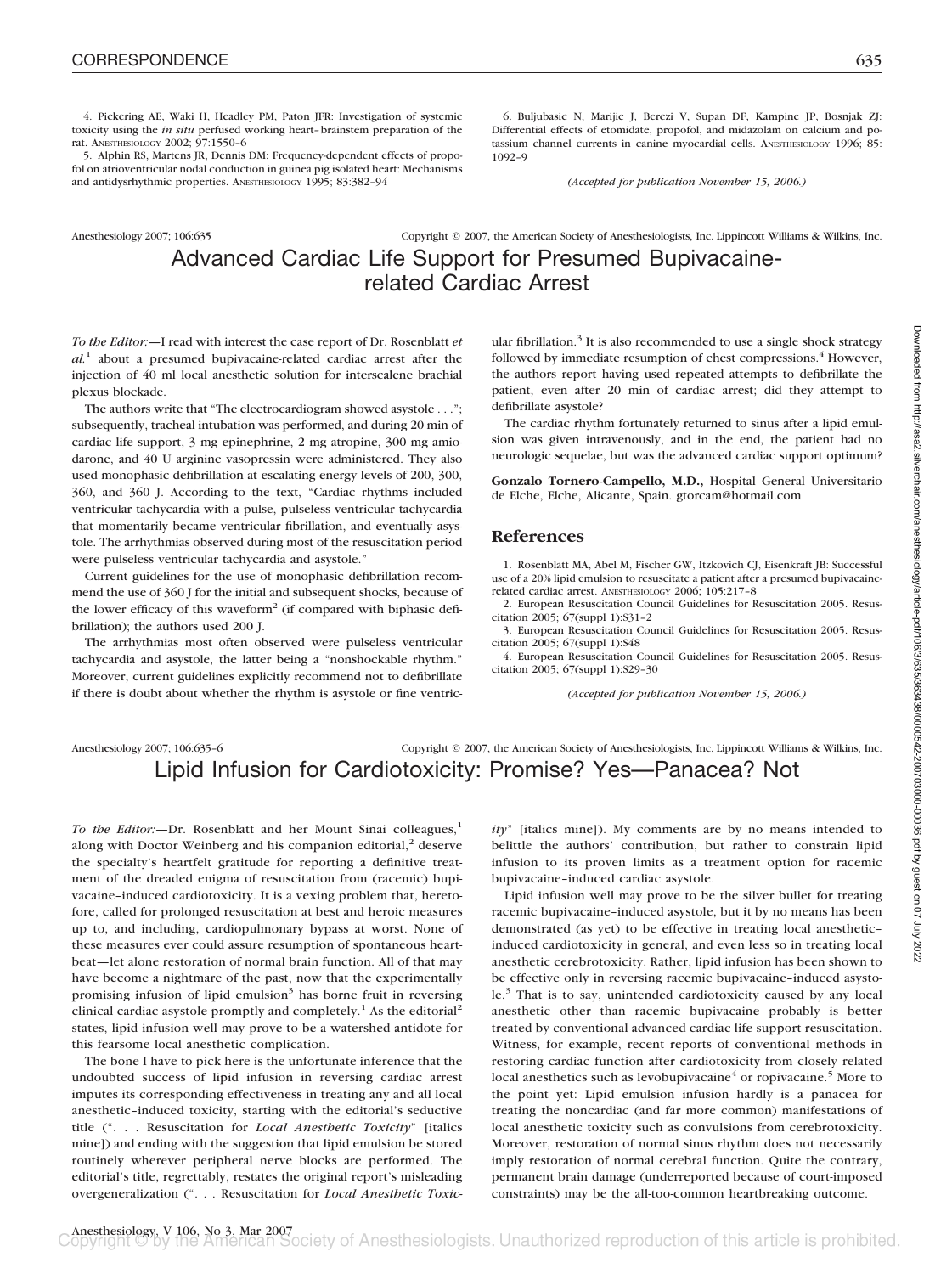To take the authors' words truly to heart, turn around their conclusion instead, and question whether racemic bupivacaine (and its lipid emulsion antidote) still warrant a place in ". . . areas in which peripheral nerve blocks are being performed." Rather, one might just as well consider a moratorium on the use of bupivacaine and avoid this dreadful complication (and its unconventional treatment) altogether using more heart-kind, equally long-lasting local anesthetics such as levobupivacaine or ropivacaine.

With safer monomeric alternatives to racemic bupivacaine (now irreverently dubbed "retro-bupivacaine") available, hasn't the time arrived to retire this notoriously hazardous local anesthetic that by now has accumulated more than 30 yr of evidence of disproportionate cardiotoxicity? All that racemic bupivacaine has going for it, in truth, is the low price of a generic drug. No question but that drug cost is a substantial practice expense—still, patient safety always must be the overriding consideration.

In the flush of exciting news, it is all too convenient to ignore the dark side of this case report. The stark truth remains that, even in skilled hands, racemic bupivacaine is an unpredictably cardiotoxic local anesthetic that—perhaps—should be retired from practice altogether. It is a bit like promoting a surefire cure for lung cancer, rather than snuffing out cigarette smoking in the first instance, or not belting up because your car has the latest inflatable device.

**Rudolph H. de Jong, M.D.,** University of South Carolina, Columbia, South Carolina. dejong@nuvox.net

#### **References**

1. Rosenblatt MA, Abel M, Fischer GW, Itzkovich CJ, Eisenkraft JB: Successful use of a 20% lipid emulsion to resuscitate a patient after a presumed bupivacainerelated cardiac arrest. ANESTHESIOLOGY 2006; 105:217–8

2. Weinberg G: Lipid infusion resuscitation for local anesthetic toxicity: Proof of clinical efficacy. ANESTHESIOLOGY 2006; 105:7–8

3. Weinberg GL, Ripper R, Murphy P, Edelman LB, Hoffman W, Strichartz G, Feinstein DL: Lipid infusion accelerates removal of bupivacaine and recovery from bupivacaine toxicity in the isolated rat heart. Reg Anesth Pain Med 2006; 31:293–303

4. Salomaki TE, Laurila PA, Ville J: Successful resuscitation after cardiovascular collapse following accidental intravenous infusion of levobupivacaine during general anesthesia. ANESTHESIOLOGY 2005; 103:1095–6

5. Chazalon P, Tourtier JP, Villevielle T, Giraud D, Saïssy JM, Mion G, Benhamou D: Ropivacaine-induced cardiac arrest after peripheral nerve block: Successful resuscitation. ANESTHESIOLOGY 2003; 99:1449–51

*(Accepted for publication November 15, 2006.)*

Anesthesiology 2007; 106:636–7 Copyright © 2007, the American Society of Anesthesiologists, Inc. Lippincott Williams & Wilkins, Inc.

# Lipid Rescue from Bupivacaine Cardiac Arrest: A Result of Failure to Ventilate and Maintain Cardiac Perfusion?

*To the Editor:*—Weinberg<sup>1</sup> is correct: ". . . lipid infusion should be used, as in this case  $report<sub>i</sub><sup>2</sup>$  only after standard resuscitative measures have proven ineffective." In that case, effective ventilation with 100% oxygen and maintenance of cardiac perfusion did not occur for at least 4½ min, *i.e.*, "90s" from first seizure to second seizure, and a conservative estimate of 3 min from it to the establishment of ventilation *via* intubation of the trachea.\* "Oxygen... delivered by a facemask attached to a self-inflating resuscitation bag "2 will not reverse the severe respiratory acidosis, which occurs within 30 s after tonic– clonic seizures.<sup>3,4</sup>

Almost a half century ago  $(1960)$ ,<sup>5</sup> we reported 112 "Severe Systemic Reactions (Respiratory Arrest, Convulsions, Cardiovascular Collapse)" in 36,113 patients from local anesthetics (amino-esters and -amides) without mortality or morbidity. From the study, we postulated† that (1) with the onset of tonic–clonic seizures, severe respiratory acidosis occurred simultaneously, *i.e.*, within seconds; and (2) effective oxygen therapy and maintenance of cardiac perfusion was the "antidote" to avoid severe, permanent complications from local anesthetics. This "antidote,"<sup>5</sup> when effectively executed, has avoided the "antidote" stated by Weinberg.<sup>1</sup>

In  $1978$ , the administration of bupivacaine in  $11,080$  patients from its first phase III (clinical) study for the US Food and Drug Administration<sup>7</sup> was reported. Twelve of the patients had tonic-clonic seizures. Using the previously postulated treatment, none resulted in morbidity or mortality.

In 1980 and 1982, we clinically verified the postulate.<sup>3,4</sup> And, in 1983, it reversed two cardiac arrests (one in a parturient in labor) from bupivacaine without complications.<sup>8</sup>

To conclude, paraphrasing Weinberg<sup>1</sup>: Lamentably, it is clear from 91 responding academic anesthesiology departments that there is little

uniformity in planning for this potentially catastrophic complication. Perhaps the protocol when administering a regional block that follows and has avoided morbidity and mortality from seizures might help to solve this problem.<sup>3-8</sup>

First, before executing a regional block, monitoring is the same as if intravenous or inhalation anesthesia is being administered.

Second, drugs for resuscitation are in syringes. And, they and equipment (anesthesia machine, endotracheal tubes, *etc.*) are immediately available (within arm's reach), not in drawers, on shelves, or down the hall.

Third, immediately when seizures are imminent (patient become incoherent, loses consciousness) or start, ventilation with 100% oxygen is begun. When they start, whether intubation should occur is debatable. If ventilation *via* an oral airway is unobstructed, attempting to do so could interrupt ventilation for a significant period of time and precipitate cardiac arrest.

Fourth, when the heart rate decreases to 30 beats/min in the nonathlete, 1:1,000 epinephrine in 0.3- to 0.5-ml increments is administered to increase heart rate to 60 or more beats/min. When the rate does not respond or decreases to 25 or fewer beats/min, cardiac compression is started.

Last, when cardiac arrest occurs, Advanced Cardiac Life Support as noted by Rosenblatt *et al.*<sup>2</sup> is performed. And, henceforth because of their reported case, ". . . lipid rescue should be considered before ceasing resuscitative efforts even if its use is contemplated after a significant delay in the setting of prolonged cardiac arrest."<sup>1</sup>

**Daniel C. Moore, M.D.,** Virginia Mason Medical Center, Seattle, Washington. daniel.moore@vmmc.org

# **References**

<sup>\*</sup> This assumes that "standard monitors"<sup>2</sup> included the electrocardiographs were attached before executing the block and that drugs (excluding the lipid) and equipment were prepared for immediate use.

<sup>†</sup> *Postulate*: something assumed without proof as being self-evident. Webster's II, New Riverside University Dictionary. Boston, Houghton Mifflin.

<sup>1.</sup> Weinberg G: Lipid infusion resuscitation for local anesthetic toxicity: Proof of clinical efficacy. ANESTHESIOLOGY 2006; 105:7–8

<sup>2.</sup> Rosenblatt MA, Abel M, Fischer GW, Itzkovich CJ, Eisenkraft JB: Successful use of a 20% lipid emulsion to resuscitate a patient after a presumed bupivacainerelated cardiac arrest. ANESTHESIOLOGY 2006; 105:217–8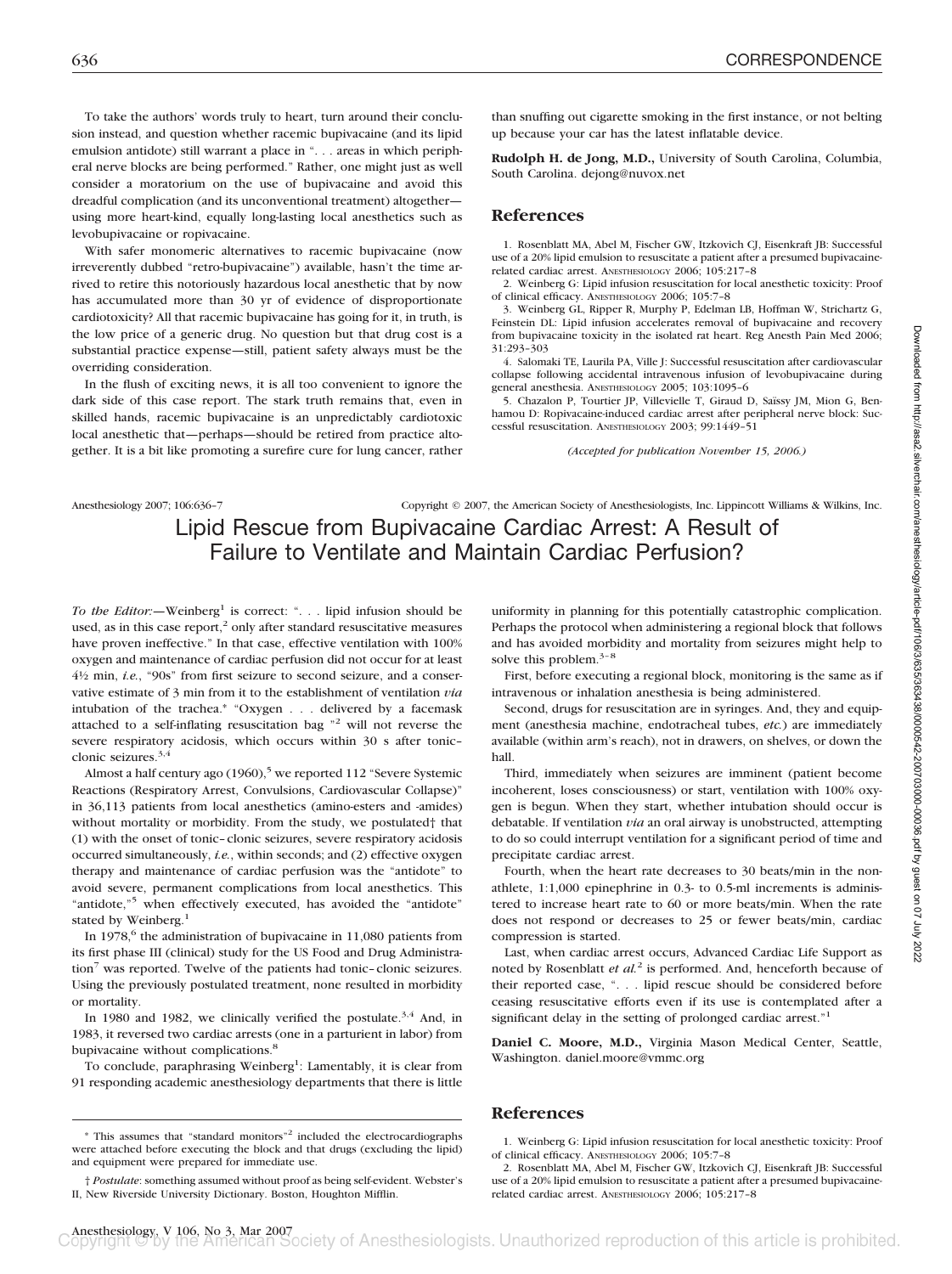3. Moore DC, Crawford RD, Scurlock JE: Severe hypoxia and acidosis following local anesthetic–induced convulsions. ANESTHESIOLOGY 1980; 53:259–60

4. Moore DC, Thompson GE, Crawford RD: Long-acting local anesthetic drugs and convulsions with hypoxia and acidosis. ANESTHESIOLOGY 1982; 56:70–2

5. Moore DC, Bridenbaugh LD: Oxygen: The antidote for systemic toxic reactions from local anesthetic drugs. JAMA 1960; 174:842–7

6. Moore DC, Bridenbaugh LD, Thompson GE, Balfour RI, Horton WG : Bupivacaine: A review of 11,080 cases. Anesth Analg 1978; 57:42–53

8. Moore DC, Scurlock JE: Possible role of epinephrine in prevention or correction of myocardial depression associated with bupivacaine. Anesth Analg 1983; 62:450–3

*(Accepted for publication November 15, 2006.)*

Anesthesiology 2007; 106:637 Copyright © 2007, the American Society of Anesthesiologists, Inc. Lippincott Williams & Wilkins, Inc.

*In Reply:*—I am gratified by the response to the recent case report<sup>1</sup> and accompanying editorial<sup>2</sup> on the successful use of lipid in treating local anesthetic cardiac toxicity. Two of the letters are by authors whose work each occupies substantial space on my bookshelf. I appreciate the support for the lipid method that Dr. Moore showed by adding it to his proposed protocol for treating local anesthetic systemic toxicity.

I agree with Dr. Shupak that propofol is not a good choice for treating patients with local anesthetic–induced toxicity. This was not always my opinion, and a review I wrote on the topic<sup>3</sup> might have lead Rosenblatt's team to use propofol for seizure suppression—*mea culpa*. However, given (1) the potential for rapid and unpredictable progression to cardiac depression shortly after central nervous system symptoms, (2) overwhelming evidence of the cardiac suppressive effects of propofol, and (3) the commonly held, but incorrect, belief that propofol and 20% lipid are interchangeable, I believe that propofol should be removed from any such protocol and considered *contraindicated* in treatment of local anesthetic toxicity.

I caution Dr. Shupak against writing statements that begin with "I would have chosen . . ." as it rarely looks good to question what someone did *in extremis*. Dr. Rosenblatt and associates did not have the advantage of hindsight but performed admirably in saving the patient's life. Writing honestly about such an experience vicariously enriches our collective clinical wisdom.

Dr. Shupak points out that the patient's recovery at the same time as the lipid infusion might not have been causally related, although he remains "cautiously optimistic." However, I have a distinct advantage. My "considerable enthusiasm" is based on having performed many dozens of experiments over several years in several animal models of bupivacaine toxicity in which lipid failed to resuscitate only twice (arterial pressure and electrocardiographic traces of typical experiments can be viewed at www.lipidrescue.org). Dr. Shupak also wrote that he is "undecided about the effectiveness of lipid . . ." Given the second case report by Litz *et al.*, I consider it unwise to withhold lipid infusion for a patient unresponsive to standard resuscitative measures. Saying "there's not enough evidence" seems too harsh a sentence for the suffering patient.

Dr. de Jong's question of general applicability is partially answered by Dr. Rosenblatt's case (asystole after combined bupivacaine *and* mepivacaine) and the recent report by Litz *et al.*<sup>4,5</sup> of the successful use of lipid in resuscitating a patient in ropivacaine-induced asystole. It is not known whether lipid infusion could benefit a patient with purely central nervous system symptoms of overdose; we wait for laboratory studies or, possibly, case reports.

Dr. de Jong also cites case reports of successful resuscitation with standard methods for cardiac arrest after ropivacaine and levobupivacaine as support for an argument to avoid bupivacaine in favor of the other agents. I believe these cases serve as reminders that use of all local anesthetics carries risk. Knowing they exist, I wonder how often such cases go unreported when the resuscitation is not successful. Accurate numerators and denominators for critical events during regional anesthesia with specific local anesthetics are not available. However, a recent survey by Corcoran *et al.*<sup>6</sup> shows that bupivacaine surpasses all other local anesthetics as the preferred agent when prolonged anesthesia is required. Lacking epidemiologic evidence supporting a clear safety advantage of alternatives, I think it is unlikely that bupivacaine will be retired from use.

**Guy L. Weinberg, M.D.,** University of Illinois at Chicago, Chicago, Illinois. guyw@uic.edu

## **References**

1. Rosenblatt MA, Abel M, Fischer GW, Itzkovich CJ, Eisenkraft JB: Successful use of a 20% lipid emulsion to resuscitate a patient after a presumed bupivacainerelated cardiac arrest. ANESTHESIOLOGY 2006; 105:217–8

2. Weinberg G: Lipid infusion resuscitation for local anesthetic toxicity: Proof of clinical efficacy. ANESTHESIOLOGY 2006; 105:7–8

3. Weinberg GL: Current concepts in resuscitation of patients with local anesthetic cardiac toxicity. Reg Anesth Pain Med 2002; 27:568–75

4. Litz RJ, Popp M, Stehr SN, Koch T: Successful resuscitation of a patient with ropivacaine-induced asystole after axillary plexus block using lipid infusion. Anaesthesia 2006; 61:800–1

5. Weinberg GL: In defence of lipid resuscitation. Anaesthesia 2006; 61:807–8 6. Corcoran W, Butterworth J, Weller RS, Beck JC, Gerancher JC, Houle TT, Groban L: Local anesthetic-induced cardiac toxicity: A survey of contemporary practice strategies among academic anesthesiology departments. Anesth Analg 2006; 103:1322–6

*(Accepted for publication November 15, 2006.)*

Anesthesiology 2007; 106:637–8 Copyright © 2007, the American Society of Anesthesiologists, Inc. Lippincott Williams & Wilkins, Inc.

*In Reply:*—We appreciate the interest that our case report<sup>1</sup> and the accompanying editorial<sup>2</sup> have generated. Before we address the points raised in the letters to the editor, we would call to the readers' attention a case report by Litz *et al.*<sup>3</sup> that was published 1 month after ours. They describe a patient with ropivacaine-induced asystole after an axillary block who was successfully resuscitated after the infusion of 20% lipid. Their patient was an 84-yr-old, 50-kg woman who received 40 ml ropivacaine, 1%, secondary to a miscommunication. After a tonic–clonic seizure that was treated with

thiopental, she experienced ventricular extrasystoles, followed by bradycardia and asystole. While cardiopulmonary resuscitation was being performed, she was given 20% intralipid at 2 ml/kg, followed by a continuous infusion of intralipid at a rate of 10 ml/min. After she had received a total intralipid dose of 4 ml/kg, wide complex tachyarrhythmia was observed, and her blood pressure was restored. This is the first report of intralipid reversing the toxic effects of a monomeric local anesthetic.

In response to Dr. Shupak's letter, although our patient had docu-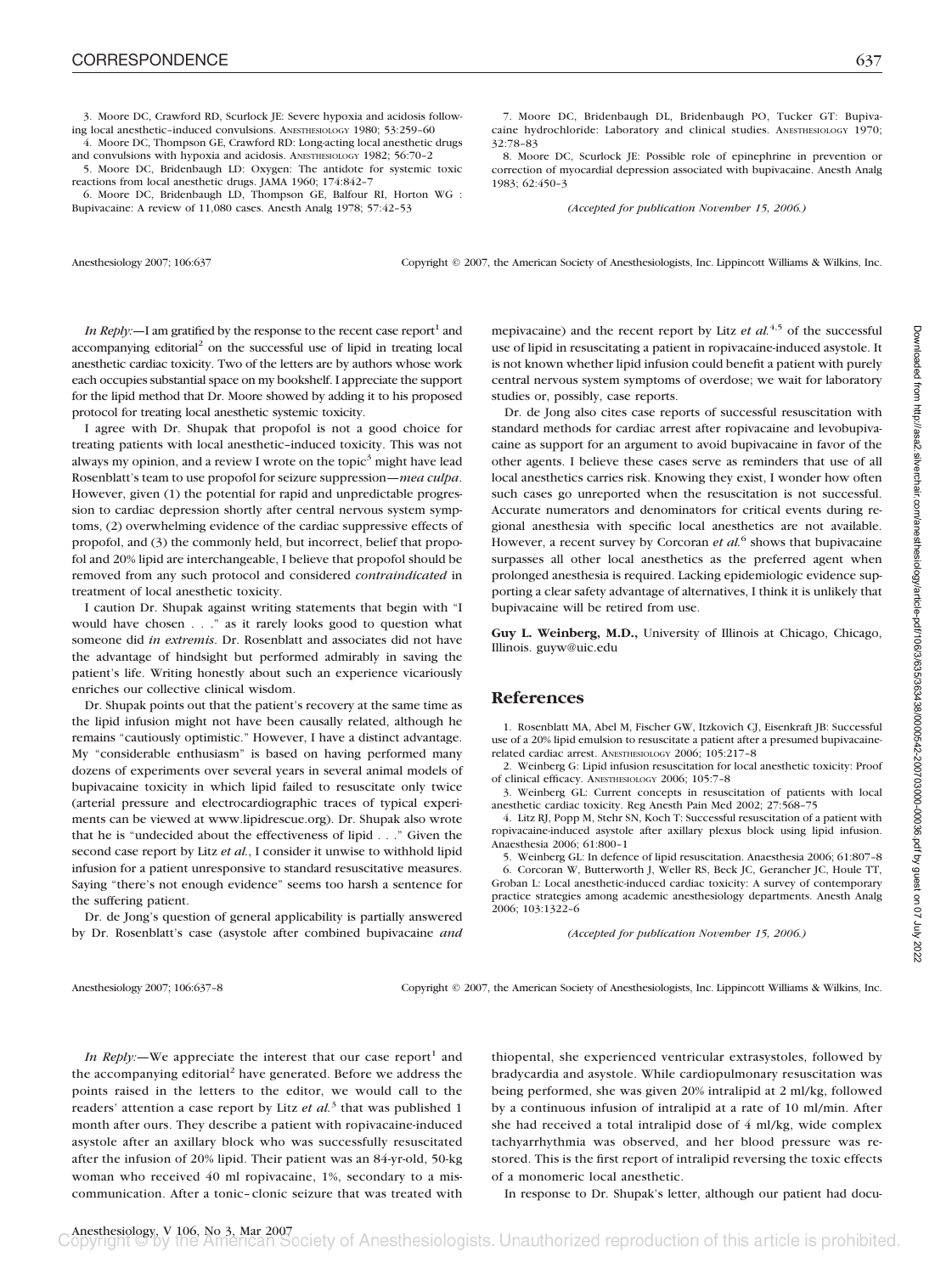mented ischemic heart disease and previous coronary bypass graft surgery, he was on maximal medical therapy and had refused further diagnostic and surgical interventions. His shoulder was causing him considerable discomfort. We considered that the planned shoulder arthroscopy presented a low risk for cardiac events and that his informed refusal to subject himself to further workup should not be a contraindication. After the event, our patient did consent to a cardiac catheterization. This revealed no bypassable disease, normal left ventricular end-diastolic pressure, and moderate left ventricular dysfunction. Like our patient, the patient reported by Litz *et al.* had underlying cardiac disease that included a mild form of Morgagni-Adams-Stokes syndrome, left bundle-branch block, and grade II mitral and tricuspid regurgitation. We concur with Dr. Shupak that our patient's underlying cardiac disease may have made him more susceptible to the cardiotoxic effects of bupivacaine, but our intention was to avoid general anesthesia. Bupivacaine, 0.5%, was chosen because it provides superior surgical anesthesia and longer postoperative analgesia.

Dr. Tornero-Campello and Dr. Moore raised concerns about the sequence and efficacy of events during the cardiopulmonary resuscitation. This case occurred only days before the November 28, 2005, on-line publication of the updated advanced cardiac life support guidelines that subsequently were published in the December 13, 2006, supplement to *Circulation*. <sup>4</sup> We therefore were in compliance with then applicable guidelines in the use of defibrillation energies. The patient had been receiving supplemental oxygen at 3 l/min before the commencement of the block. As soon as seizure activity was detected, oxygen was delivered from a facemask connected to a self-inflating resuscitation bag. This was continued through the subsequent seizures, until the trachea had been intubated. We therefore disagree with Dr. Moore's suggestion that hypoxia contributed significantly to the prolongation of the seizure activity. We reiterate that after this entire episode, our patient sustained no permanent neurologic sequelae.

We concur with Dr. de Jong that lipid emulsion is not a panacea for treating the common and noncardiac manifestations of local anesthetic

\* www.lipidrescue.org. Accessed October 9, 2006.

toxicity, but we respectfully disagree with his assertions that bupivacaine is an antiquated agent. Introduced into clinical practice in 1963, bupivacaine has been used to provide superb-quality analgesia and analgesia countless times, and without event. It was not until 16 yr after its introduction that attention was called to its potential cardiotoxicity.<sup>5</sup> Ropivacaine is a substantially more expensive agent that is also cardiotoxic $6.7$  and is still in the infancy of its use. Questions about its superiority to bupivacaine when used in equipotent doses remain unanswered. Rather than abandoning bupivacaine altogether, as Dr. de Jong suggests, we propose that all practitioners of regional anesthesia become familiar with the use of 20% lipid. To this end, we encourage physicians to visit a relatively new Web site dedicated to providing this potentially life-saving information.\*

**Meg A. Rosenblatt, M.D.,† Mark Abel, M.D., Gregory W. Fischer, M.D., James B. Eisenkraft, M.D.** †Mount Sinai School of Medicine, New York, New York. meg.rosenblatt@mountsinai.org

## **References**

1. Rosenblatt MA, Abel M, Fischer GW, Itzkovich CJ, Eisenkraft JB: Successful use of 20% lipid emulsion to resuscitate a patient after a presumed bupivacainerelated cardiac arrest. ANESTHESIOLOGY 2006; 105:217–8

2. Weinberg G: Lipid infusion resuscitation for local anesthetic toxicity: Proof of clinical efficacy. ANESTHESIOLOGY 2006; 105:7–8

3. Litz RJ, Popp M, Stehr SN, Koch T: Successful resuscitation of a patient with ropivacaine-induced asystole after axillary plexus block using lipid infusion. Anaesthesia 2006; 61:800–1

4. 2005 American Heart Association Guidelines for Cardiopulmonary Resuscitation and Emergency Cardiovascular Care: Part 5. Electrical therapies automatic external defibrillators, defibrillation, cardioversion, and pacing. Circulation 2005; 112:IV35–46

5. Albright GA: Cardiac arrest following regional anesthesia with etidocaine or bupivacaine. ANESTHESIOLOGY 1979; 51:285-

6. Huet O, Eyrolle LJ, Mazoit JX, Ozier YM: Cardiac arrest after injection of ropivacaine for posterior lumbar plexus blockade. ANESTHESIOLOGY 2003; 99: 1451–3

7. Reinikainen M, Hedman A, Pelkonen O, Ruokonen E: Cardiac arrest after interscalene brachial plexus block with ropivacaine and lidocaine. Acta Anaesthesiol Scand 2003; 47:904–6

*(Accepted for publication November 15, 2006.)*

Anesthesiology 2007; 106:638 Copyright © 2007, the American Society of Anesthesiologists, Inc. Lippincott Williams & Wilkins, Inc. War Produces Anesthesiologists

*To the Editor:—*The main message and demonstration of the excellent article by Martin *et al.*<sup>1</sup> is that World War II created the need for, and the rapid production of, anesthesiologists. From my perspective, as someone who became an anesthesiologist because of the Vietnam War, the same is true of the Vietnam War both in concept and in the process details that were so well described by Martin *et al.* At the height of the Vietnam War in 1968 –1969, there were great numbers of soldiers with multiple fragment wounds due to rocket-propelled grenades, and there was a need for medical doctors to staff the anesthesia and orthopedic departments of forward-placed MASH units. The US Army offered graduating interns, who for one reason or another were not going straight into a residency (called a Berry deferment), a 2-yr on-the-job training (OJT) assignment in anesthesiology or orthopedics rather than just routinely becoming a general medical officer. The anesthesiology OJT tour of duty started out with being assigned to a stateside Army hospital and being taught/trained by a board-eligible or -certified anesthesiologist for approximately 3 months (a short, intense 90-day course in anesthesiology). At this juncture, many/most OJTs were assigned to positions in forward-placed MASH units in Vietnam for 1 yr, and these OJTs practiced almost exclusively emergency/

trauma anesthesia. The remainder of the 2-yr obligation (6 months) was fulfilled by practicing anesthesia once again in a stateside Army hospital. It is my impression that many/most of the medical doctors who went through the OJT experience in anesthesiology in 1968 –1969 then went on to take formal residencies in anesthesiology, and presumably many became board-certified anesthesiologists. Therefore, with respect to the anesthesiology "Short Course," the teachers of the course, and the eventful professional outcome (board eligibility/certification) for the doctors who went through the program, I think the Vietnam War OJT anesthesia program was quite similar to the World War II anesthesia program.

**Jonathan L. Benumof, M.D.,** UCSD Medical Center, San Diego, California. jbenumof@ucsd.edu

## **Reference**

1. Martin DP, Burkle CM, McGlinch BP, Warner ME, Sessler AD, Bacon DR: The Mayo Clinic World War II short course and its effect on anesthesiology. ANESTHESIOLOGY 2006; 105:209–13

*(Accepted for publication November 15, 2006.)*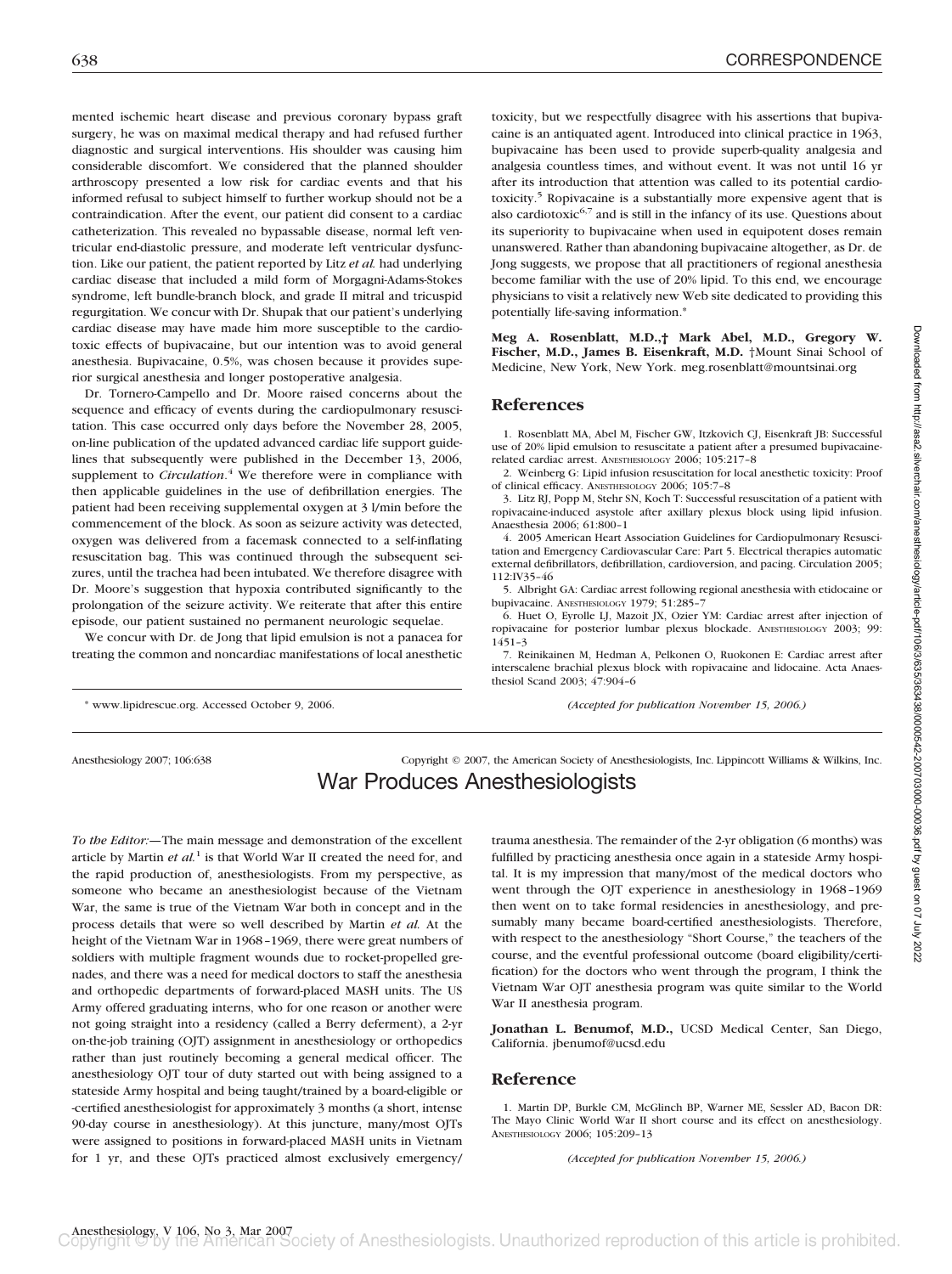Anesthesiology 2007; 106:639 Copyright © 2007, the American Society of Anesthesiologists, Inc. Lippincott Williams & Wilkins, Inc. World War II Short Course: A Personal View

*To the Editor:—*I read with interest the article by my colleague on the World War II short course on anesthesiology and its impact on the specialty of anesthesiology.<sup>1</sup> The authors documented far-reaching effects of 6-month anesthesiology short courses set up for the military during World War II. One short course graduate was my father, Frank Leo Faust, M.D. He had been called from his surgical residency to active duty in the Navy the day after the bombing of Pearl Harbor in 1941. Three years later, additional volunteers were sought from military physicians for the short courses in anesthesiology. It was anticipated that a great number of wounded would need surgery during the planned invasion on the beaches of Japan. His short course took place at Lahey Clinic during late 1944.

Although it would not be expected that a 6-month trainee might make "academic" contributions, he published an article in ANESTHESI-OLOGY on a series of repeated sympathetic blocks he performed on 40 veterans at the US Naval Hospital in New Orleans, Louisiana, after the war.<sup>2</sup> In contrast to modern publication styles, one figure in that article is a pen and ink anatomical "cartoon" drawing signed by the author himself.

After discharge from the Navy, he entered private practice in New Orleans. In the early years, he actually carried his anesthesia machine in his trunk when called to do cases at some hospitals. He introduced regional anesthesia techniques he had learned in Boston into anesthesia practice in New Orleans. Obtaining American Board of Anesthesiology certification in 1950, he practiced in New Orleans for 34 yr and resides there now at age 91.

**Ronald J. Faust, M.D.,** Mayo Clinic College of Medicine, Rochester, Minnesota. rfaust@mayo.edu

## **References**

1. Martin DP, Burkle CM, McGlinch BP, Warner ME, Sessler AD, Bacon DR. The Mayo Clinic World War II short course and its effect on anesthesiology. ANESTHESIOLOGY 2006; 105:209–13

2. Faust FL. Repeated sympathetic blocks: Their limitation and value. ANESTHE-SIOLOGY 1946; 7:161–75

*(Accepted for publication November 15, 2006.)*

Anesthesiology 2007; 106:639 Copyright © 2007, the American Society of Anesthesiologists, Inc. Lippincott Williams & Wilkins, Inc.

*In Reply:—*We thank Drs. Benumof and Faust for sharing their stories in regard to our article.<sup>1</sup> These stories demonstrate the important impact that war has had on the specialty of anesthesiology. It is important to record these observations before they are lost to history. The repeat of the short course strategy in Vietnam proves that the idea was well conceived and answered the Armed Forces' need.

**David P. Martin, M.D., Ph.D.,\* Christopher M. Burkle, M.D., Brian P. McGlinch, M.D., Mary E. Warner, M.D., Alan D. Sessler, M.D., Douglas R. Bacon, M.D., M.A.** \*Mayo Clinic College of Medicine, Rochester, Minnesota. martin.david@mayo.edu

# **Reference**

1. Martin DP, Burkle CM, McGlinch BP, Warner ME, Sessler AD, Bacon DR: The Mayo Clinic World War II short course and its effect on anesthesiology. ANESTHESIOLOGY 2006; 105:209–13

*(Accepted for publication November 15, 2006.)*

Anesthesiology 2007; 106:639–40 Copyright © 2007, the American Society of Anesthesiologists, Inc. Lippincott Williams & Wilkins, Inc. Cable Trapped Under Dräger Fabius Automatic Pressure Limiting Valve Causes Inability to Ventilate

*To the Editor:*—I would like to report a problem with the Dräger Fabius anesthesia machine (Telford, PA) that caused the inability to ventilate. After the inhalational induction of a 2,100-g infant presenting for abdominal surgery, a muscle relaxant was given to facilitate intubation. As paralysis developed, a large circuit leak was discovered, making manual ventilation impossible. The machine had passed its preoperative checkout, and a further rapid check of the circuit did not uncover any disconnections, breaks in the circuit, or obvious explanation for the inability to generate positive pressure. During this check, the automatic pressure limiting (APL) knob was rotated back and forth through its range several times, but this did not correct the inability to ventilate. A self-inflating ventilation bag was used to ventilate the patient while we continued to troubleshoot the system. It was discovered that the temperature monitoring cable had become trapped between the knob and the base of the APL Valve (fig. 1A).

During normal operation, the APL dial of the Dräger Fabius anesthesia



**Fig. 1. (***A***) Rear view, recreated. Temperature cable trapped between knob and base of the automatic pressure limiting valve. (***B***) Front view, recreated. Automatic pressure limiting knob shields view of cable trapped beneath knob. Elevation of knob is subtle and easily missed.**

machine is lifted 4 mm from the base into the "open" position, releasing any positive pressure within the circuit. Closure of the APL Valve requires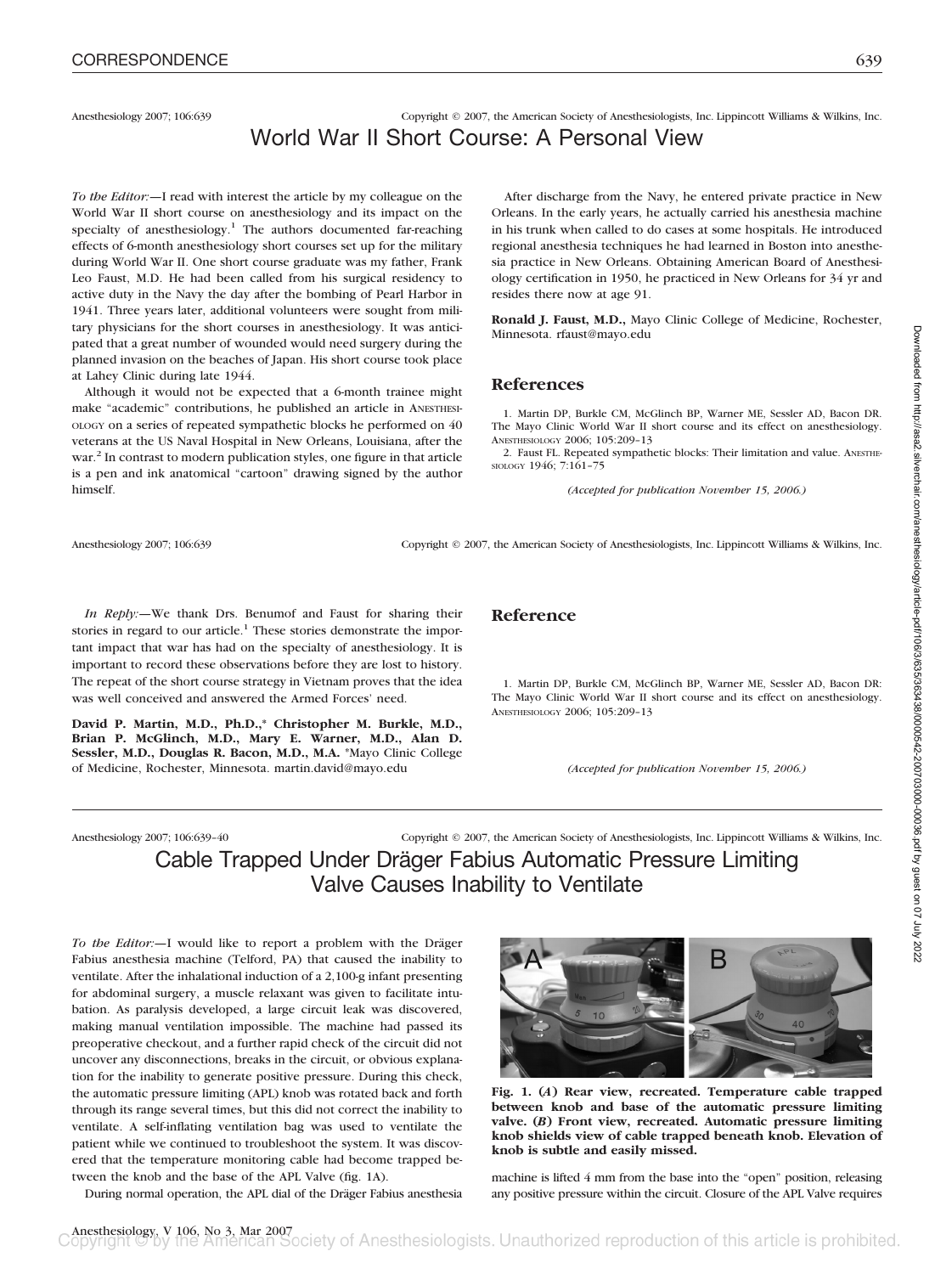turning the control knob in a clockwise direction and descent of the knob onto its base, to generate positive pressure within the circuit. If the knob is manually lifted off its base, or prevented from descending by a foreign object, the APL Valve reverts to the "open" position and positive pressure cannot be generated, regardless of rotation of the knob.

Patient monitor cables are often run behind the carbon dioxide absorber arm to keep them free of the breathing circuit, placing them to the rear of the APL. In this position, the APL screens the cables from the view of the anesthetist (fig. 1B). Elevation of the knob is subtle and easily missed during a cursory inspection of the APL Valve. Merely rotating the APL Valve is not sufficient to free a cable trapped beneath.

This cause of APL Valve failure could easily be corrected by adding a skirt or lip to the APL knob extending over the base of the valve to prevent foreign objects from becoming wedged between the knob and the base. Anesthetists who work with the Dräger Fabius anesthesia machine should be aware of this potential problem and closely examine the APL Valve in the event of inability to generate positive pressure.

**Michael J. Kibelbek, M.D.,** Cincinnati Children's Medical Center, Cincinnati, Ohio. michael.kibelbek@cchmc.org

*(Accepted for publication October 10, 2006.)*

Anesthesiology 2007; 106:640 Copyright © 2007, the American Society of Anesthesiologists, Inc. Lippincott Williams & Wilkins, Inc.

*In Reply:—*The automatic pressure liming (APL) valve used on the Fabius GS Anesthesia Machine (Dräger Medical, Inc., Telford, PA) has two functions: (1) to limit the maximum pressure during manual ventilation and (2) to exhaust excess gas into the scavenger system during manual and spontaneous ventilation. Pulling up on the knob quickly releases pressure when in the manual ventilation mode.

A line, cable, or other material caught underneath the APL Valve adjustment knob could, depending on the thickness of the object, interfere with the proper functioning of the valve and may affect manual ventilation. It will not affect spontaneous or automatic ventilation. The Fabius GS will not pass the preuse leak test if an object is caught underneath the APL Valve adjustment knob. The author of this correspondence states that the device had passed the preoperative checkout. This indicates that the temperature-monitoring cable became caught underneath the APL Valve adjustment knob at some point between the preoperative check and induction.

The reported incident emphasizes the challenges surrounding the increased number of cables and hoses associated with patient monitoring in the operating room environment. The Fabius GS Operator's Instruction Manual contains a warning to route all lines and cables away from the APL Valve to prevent interference with the APL Valve adjustment knob. The breathing system mounting arm provides an area underneath the arm for routing lines and cables connecting to the breathing system. Dräger Medical, Inc. also offers a boom arm as an accessory that can assist the user in cable management. Device users should perform the daily and preuse checklist to confirm the proper functioning of the device before use and follow all warnings and cautions outlined in the Operator's Instruction Manual, before and during use.

Dräger Medical, Inc. is committed to providing reliable, quality products and appreciates this matter being brought to our attention. This type of information is valuable when evaluating potential enhancements to our products.

Robert Clark, M.Eng., M.B.A., Dräger Medical, Inc., Telford, Pennsylvania. rob.clark@draegermed.com

*(Accepted for publication October 10, 2006.)*

# Anesthesiology 2007; 106:640–1 Copyright © 2007, the American Society of Anesthesiologists, Inc. Lippincott Williams & Wilkins, Inc. Improving Intubation Success Using the CTrach Laryngeal Mask Airway™

*To the Editor:—*The CTrach Laryngeal Mask Airway™ (LMA North America, Inc., San Diego, CA) allows for visualization of the glottis before intubation, as well as concurrent patient ventilation.<sup>1</sup> However, we have found that even after the administration of glycopyrrolate, the use of antifog liquid, or placing the unit in warm water, the view port either fogs or is obscured by either oropharyngeal secretions or the lubricating gel in the endotracheal tube, should the first intubation attempt be unsuccessful. A simple solution to this problem is to use a hemostat or similar device to advance a disposable sponge swab moistened with warm normal saline (*e.g.*, Item 6075; Sage Products, Inc., Cary, IL) through the CTrach™ to clean the viewing port. We

Support was provided solely from institutional and/or departmental sources. *(Accepted for publication October 10, 2006.)* 

have now used this technique in more than 10 instances, with uniformly excellent results (fig. 1).

**Marco A. Maurtua, M.D.,\* Delia B. Maurtua, M.D., Andrew Zura, M.D., D. John Doyle, M.D., Ph.D.** \*Cleveland Clinic, Cleveland, Ohio. maurtum@ccf.org

## **Reference**

1. Liu EH, Goy RW, Chen FG: The LMA CTrach, a new laryngeal mask airway for endotracheal intubation under vision: Evaluation in 100 patients. Br J Anaesth 2006; 96:396–400